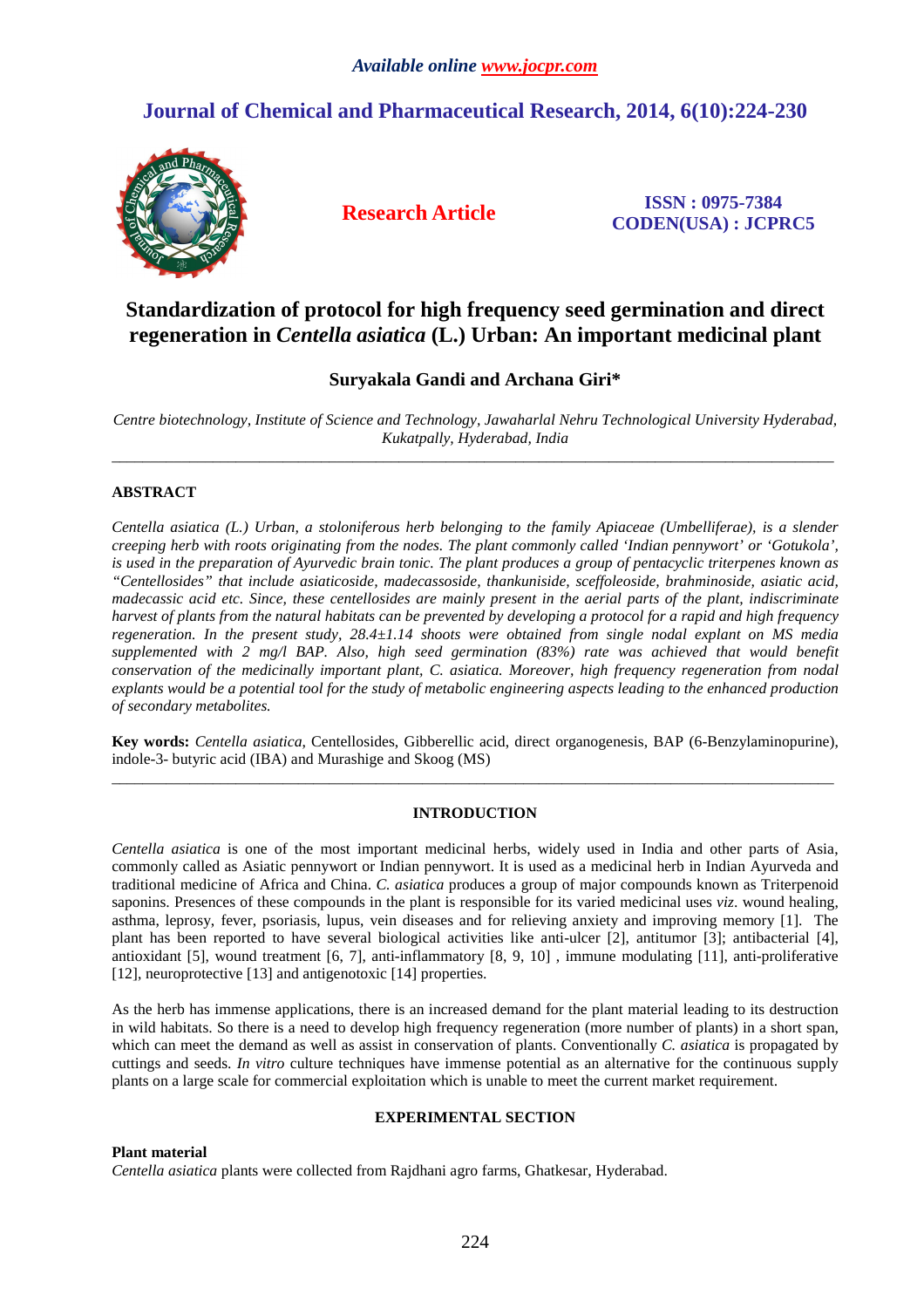## **Culture media and culture conditions**

Murashige and skoog [15] medium with sucrose as carbon source  $(3\% \text{ w/v})$  was used in the present study. All the phytohormones were prepared as stocks at a concentration of 1 mg/ml and stored at 4°C. The media pH was adjusted to 5.8 using 1N HCl and 1 N NaOH. The media was prepared and autoclaved at 15 lb pressure and a temperature of 121° C for 20 min. MS media alone and supplemented with different concentration of cytokinins / auxins were used for the study. After inoculation, all the cultures were maintained *in vitro* at 22±2°C temperature with a photoperiod of 16h light/8h dark under cool white fluorescent lights.

*\_\_\_\_\_\_\_\_\_\_\_\_\_\_\_\_\_\_\_\_\_\_\_\_\_\_\_\_\_\_\_\_\_\_\_\_\_\_\_\_\_\_\_\_\_\_\_\_\_\_\_\_\_\_\_\_\_\_\_\_\_\_\_\_\_\_\_\_\_\_\_\_\_\_\_\_\_\_*

#### **Seed germination**

Seeds were collected from the plants and thoroughly washed with teepol and surface sterilized with 0.1 % ( $w/v$ ) mercuric chloride for 2 to 3 minutes. The seeds were inoculated on MS basal media alone and in combination with  $GA_3$  concentrations ranging from 0.25 to 1.5 mg/l. The inoculated cultures were incubated at standard culture conditions (temperature  $22 \pm 2^{\circ}\text{C}$ ; photoperiod 16h light/8h dark).

#### **Direct organogenesis**

Plants were cleaned and washed with teepol followed by washing under running tap water. Nodal explants were separated from the plant and used for direct organogenesis. The explants were treated with 0.1% (w/v) mercuric chloride for four minutes followed by washing with sterile distilled water for 6- 7 times to remove traces of mercuric chloride. After washing, the explants were cultured on MS media supplemented with different concentrations and combinations of cytokinins like kinetin, zeatin and BAP ranging from 0.25 mg/l to 2.5 mg/l and incubated under standard culture conditions. Response of different concentration of cytokinins towards direct regeneration from nodal explants of *Centella asiatica* was evaluated.

#### **Root initiation in regenerated** *C. asiatica* **plantlets**

The developed micro shoots were separated and inoculated on MS media supplemented with different auxins. Different auxins like IAA, IBA, and NAA at concentrations ranging from 0.5 to 2.5 mg/l were used in the study towards root induction.

*Statistical analysis*: All the data was analyzed using one way ANOVA using Duncan's test (P<0.05) and represented as average standard errors.

## **RESULTS AND DISCUSSION**

Medicinal plants grow naturally across the world. Over centuries, man has been identified how to use the plants to maintain health and fight against illness. Thus, they form the basis of approachable and affordable primary health care systems for indigenous and rural populations. Plants produce a wide range of secondary metabolites with therapeutic values. But, these compounds are produced in very low concentrations by plants. The commercial demand for such medicinal plants is leading to their continuous harvest from the wild habitat. Over exploitation from natural habitats, has placed many medicinal plants at the brink of extinction leading to disturbance in the ecological balance. So, there is a need to produce large number medicinal plants, to accomplish the people demand. The traditional method of propagation in *Centella asiatica* plants is carried out by vegetative methods *via* nodal (stem) cuttings. Low percentage of seed germination is one of the hindrances for its propagation. Seeds lose their capacity to germinate on storage and the seed viability percentage is also reduced. In an attempt to enhance the seed germination percentage,  $GA_3$  treatment was used in the present study. With the help of  $GA_3$  83 % seed germination was obtained after 3 weeks, which was otherwise not possible in its absence. Concentrations of  $GA_3$  ranging from 0.25 to 0.75 mg/l were successful in breaking the seed dormancy to a lower extent.  $GA_3$  is well known to be an essential phytohormone in breaking seed dormancy and promoting seed germination [16, 17]. GA<sub>3</sub> is also known to stimulate the production of hydrolytic enzymes which aid in seed germination, thereby increasing seed germination rate. Exogenous GA<sub>3</sub> expresses genes which in turn activate endogenous GA<sub>3</sub> levels which result in promoting seed germination [18]. GA<sub>3</sub> has shown positive response towards improving seed germination in many plants *Arabidopsis* [19]; *Setaria viridis* [20], *Medicago* and *Trifolium* [21], *Prunus avium* [22]. A part from breaking seed dormancy, gibberellins also involved in stem and hypocotyl elongation, flowering, leaf expansion, delay senescence and production of parthenocarpic fruits [18].

As displayed in Figure 1 (b), maximum seed germination was observed on media supplemented with  $GA_3$  at a concentration of 1mg/l, which was found to be optimum achieving 83% seed germination (Fig 2 b), followed by 0.75 mg/l GA<sub>3</sub> which was able to give a result of 57% seed germination. Concentrations exceeding 1 mg/l of GA<sub>3</sub> caused reduction in seed germination along with blackening of the seeds on elongated incubation period. The germinated seeds were sub cultured and maintained on MS basal media for further experiments.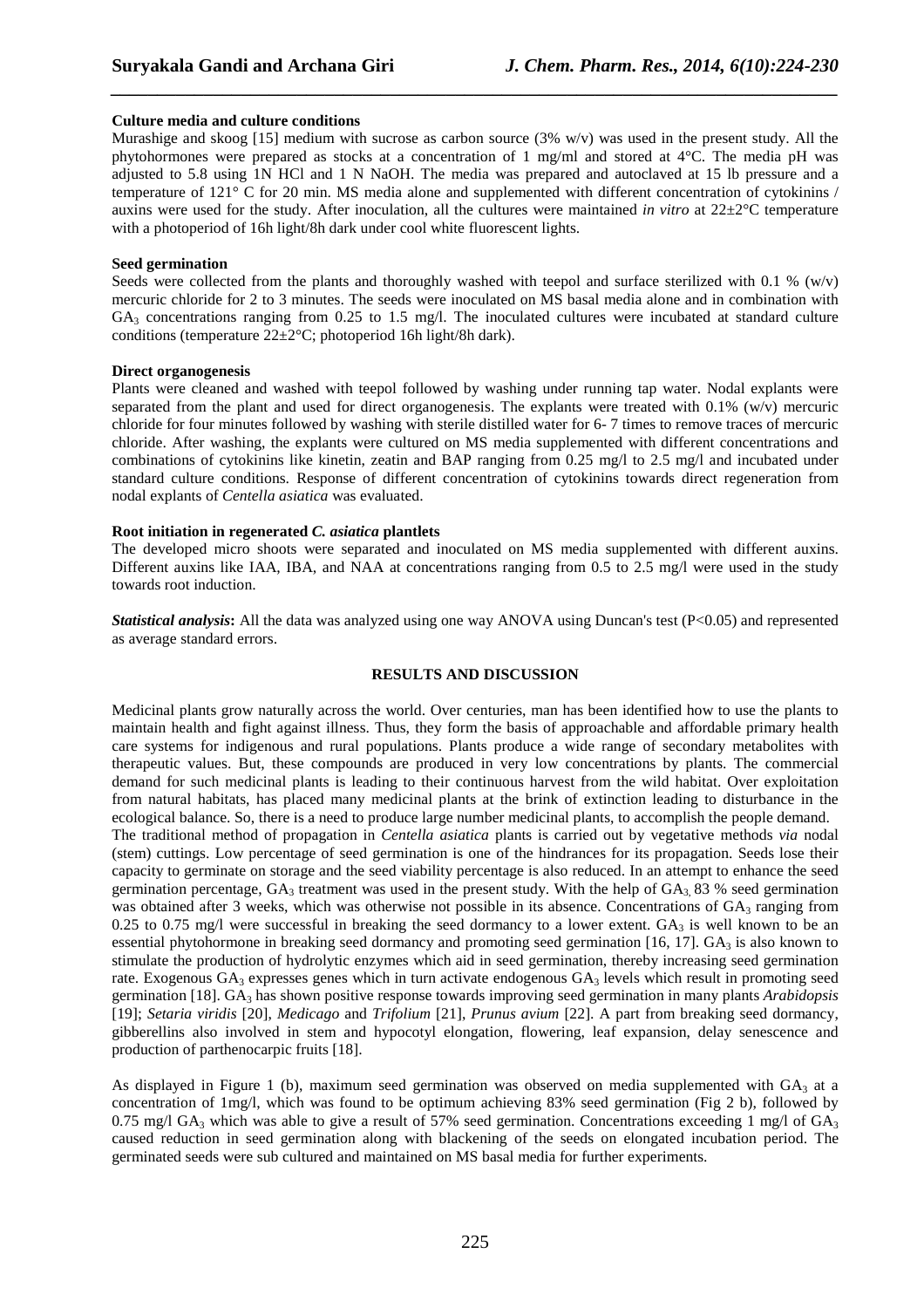The present study reports the response of various Cytokinins like BAP, kinetin and zeatin towards direct regeneration. After 2 weeks of inoculation, four to five small nodular structures were formed from the base of each nodal explant on MS media supplemented with BAP and kinetin (Fig 3 (a)). These nodular structures after two weeks developed into small micro shoots (plantlets) (Fig 3 (b)). From each nodular structure nearly four to five new micro shoots developed after 4 weeks of inoculation. Among different cytokinins used, BAP was found to be good achieving 92 % regeneration frequency, with maximum number of shoots (28.4±1.14) at 2 mg/l. Lower concentrations also gave a positive response  $(21\pm 4.63)$ , with the next good choice being 1.5 mg/l BAP. Higher concentrations (>2 mg/l) were unable to yield better results, in turn leading to reduction in the number of shoots this could be due to the hyperhydricity observed at higher concentration of cytokinins [23, 24, 25].

*\_\_\_\_\_\_\_\_\_\_\_\_\_\_\_\_\_\_\_\_\_\_\_\_\_\_\_\_\_\_\_\_\_\_\_\_\_\_\_\_\_\_\_\_\_\_\_\_\_\_\_\_\_\_\_\_\_\_\_\_\_\_\_\_\_\_\_\_\_\_\_\_\_\_\_\_\_\_*

Kinetin and zeatin were also found to induce shoot regeneration to a lesser extent. Kinetin produced a maximum of 18±0.70 shoots at 1.5 mg/l, whereas, zeatin gave 13.6±1.34 shoots at 1.5 mg/l concentration (Table 1). Among the various cytokinins, BAP was found to be most successful in inducing high frequency regeneration in *Centella asiatica*. BAP stimulates cell division and induces growth in plants. MS media supplemented with BAP found to be good towards regeneration of *Centella asiatica*. BAP has shown to produce good response towards shoot induction and regeneration in various plant systems like *Arachis hypogaea* [26], *Trichosanthes cucumerina* [27], *Mentha arvensis* [28]; and *Camellia nitidissima* [29].

The newly emerged shoots were separated and used for further tissue culture experiments. Among the different auxins used for the study, IBA was found to be more effective in comparison to IAA and NAA (Table 2). IBA was able to induce a maximum of 43.2±0.44 roots from the newly emerged shoots after 2 weeks of inoculation, at a concentration of 2mg/l (Fig 3 (f)). Lower and higher concentrations, beside the optimum (2mg /l) were able to induce root development but to a lower extent. The efficacy of IBA in root induction was evident in many plant species *viz Cassia sophera* [30], *Embelia ribes* [31], *Gossypium hirsutum* [32] and *Clitoria terneta* [33].



*\* Response was taken after 3 weeks of culture.* 

**Fig 1: Seed germination percentage of** *Centella asiatica*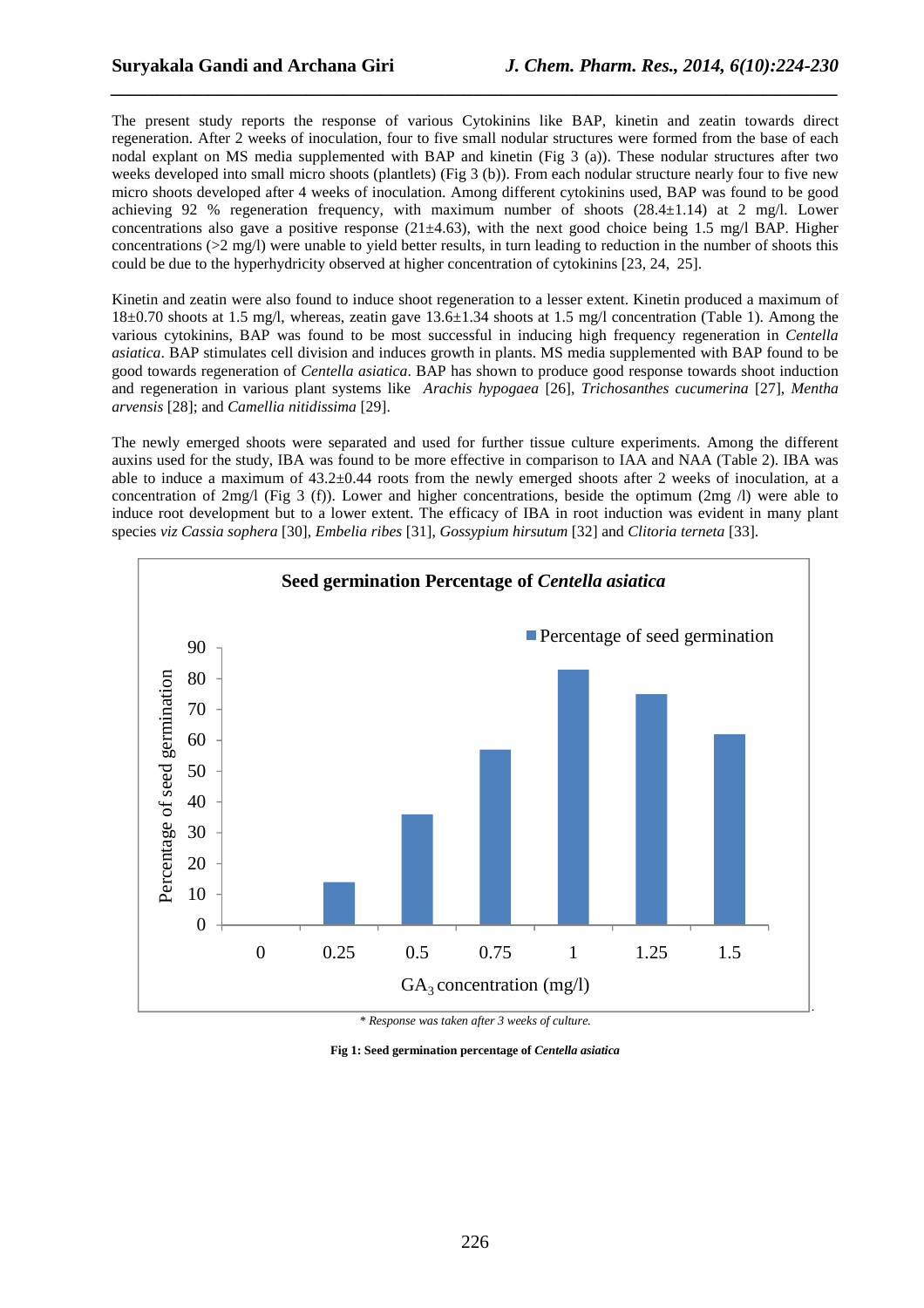

**Fig 2: (a) Seeds of** *Centella asiatica* **(b)** *Centella asiatica* **seed germination on MS media supplemented with with 0.1 mg/l GA3 after 3 weeks of inoculation** 

Table 1: Effect of different concentration of cytokinins on direct regeneration of nodal explants of *Centella asiatica* 

| <b>Cytokinins</b>           | Shoot regeneration frequency $(\% )$ | No. of shoots<br>per explants (Mean) | <b>Response</b> |
|-----------------------------|--------------------------------------|--------------------------------------|-----------------|
| Kinetin (mg/l)              |                                      |                                      |                 |
| 0.25                        | 40                                   | $3 + 0.70$                           | $+$             |
| 0.5                         | 45                                   | $8.8 + 0.44$                         | $++$            |
| 1                           | 60                                   | $11\pm0.70$                          | $^{+++}$        |
| 1.5                         | 85                                   | $18 + 0.70$                          | $+++++$         |
| $\mathbf{2}$                | 80                                   | $13.6 \pm 2.19$                      | $^{+++}$        |
| 2.5                         | 75                                   | $11.6 \pm 1.194$                     | $^{+++}$        |
| $\overline{Z}$ eatin (mg/l) |                                      |                                      |                 |
| 0.25                        | 45                                   | $7 + 2.44$                           | $++$            |
| 0.5                         | 55                                   | $9.2 \pm 1.78$                       | $++$            |
| 1                           | 60                                   | $11 + 2.12$                          | $^{+++}$        |
| 1.5                         | 80                                   | $13.6 \pm 1.34$                      | $+++$           |
| $\overline{2}$              | 65                                   | $9.8 \pm 1.30$                       | $^{++}$         |
| 2.5                         | 40                                   | $9 + 1.58$                           | $++$            |
|                             |                                      |                                      |                 |
| $BAP$ (mg/l)                |                                      |                                      |                 |
| 0.25                        | 50                                   | $10 + 1.58$                          | $++$            |
| 0.5                         | 68                                   | $12 + 2.12$                          | $+++$           |
| 1                           | 88                                   | $13.8 \pm 1.64$                      | $^{+++}$        |
| 1.5                         | 90                                   | $21 \pm 4.63$                        | $+++$           |
| $\boldsymbol{2}$            | 92                                   | $28.4 \pm 1.14$                      | $+++++$         |
| 2.5                         | 85                                   | $19.4 \pm 1.81$                      | $+++$           |

*\* Response was taken after 4 weeks of culture.* 

*+++++ Very good; +++ Good; ++ Moderate; + Poor* 

#### Table 2: Effect of various auxins towards root induction of *Centella asiatica*

| <b>Auxins</b> | <b>Rooting frequency</b><br>$(\%)$ | No. of roots produced<br>per explants | <b>Response</b> |
|---------------|------------------------------------|---------------------------------------|-----------------|
| $IAA$ (mg/l)  |                                    |                                       |                 |
| 0.5           | 40                                 | $8 + 0.70$                            | $^{+}$          |
| 1             | 56                                 | $11 + 1.58$                           | $^{++}$         |
| 1.5           | 63                                 | $16.6 \pm 0.89$                       | $++$            |
| 2             | 87                                 | $27.4 \pm 1.14$                       | $+++$           |
| 2.5           | 76                                 | $17.8 \pm 0.83$                       | $^{++}$         |
| $IBA$ (mg/l)  |                                    |                                       |                 |
| 0.5           | 60                                 | $15.2 \pm 1.09$                       | $^{++}$         |
| 1             | 85                                 | $23.6 \pm 0.54$                       | $^{+++}$        |
| 1.5           | 90                                 | $31.6 \pm 0.89$                       | $++++$          |
| $\mathbf{2}$  | 98                                 | $43.2 \pm 0.44$                       | $+++++$         |
| 2.5           | 93                                 | $36.6 \pm 0.89$                       | $++++$          |
|               |                                    |                                       |                 |
| NAA (mg/l)    |                                    |                                       |                 |
| 0.5           | 25                                 | $6.2 \pm 1.30$                        | $^{+}$          |
| 1             | 40                                 | $12.8 \pm 0.83$                       | $^{++}$         |
| 1.5           | 68                                 | $22.8 \pm 1.30$                       | $^{+++}$        |
| $\mathbf{2}$  | 50                                 | $15 + 1.41$                           | $++$            |
| 2.5           | 45                                 | $12.6 \pm 1.51$                       | $^{++}$         |

*\* Response was taken after 2 weeks of culture.* 

*+++++ Very good good; ++++ Good; +++ Moderate; ++ Poor; + Low*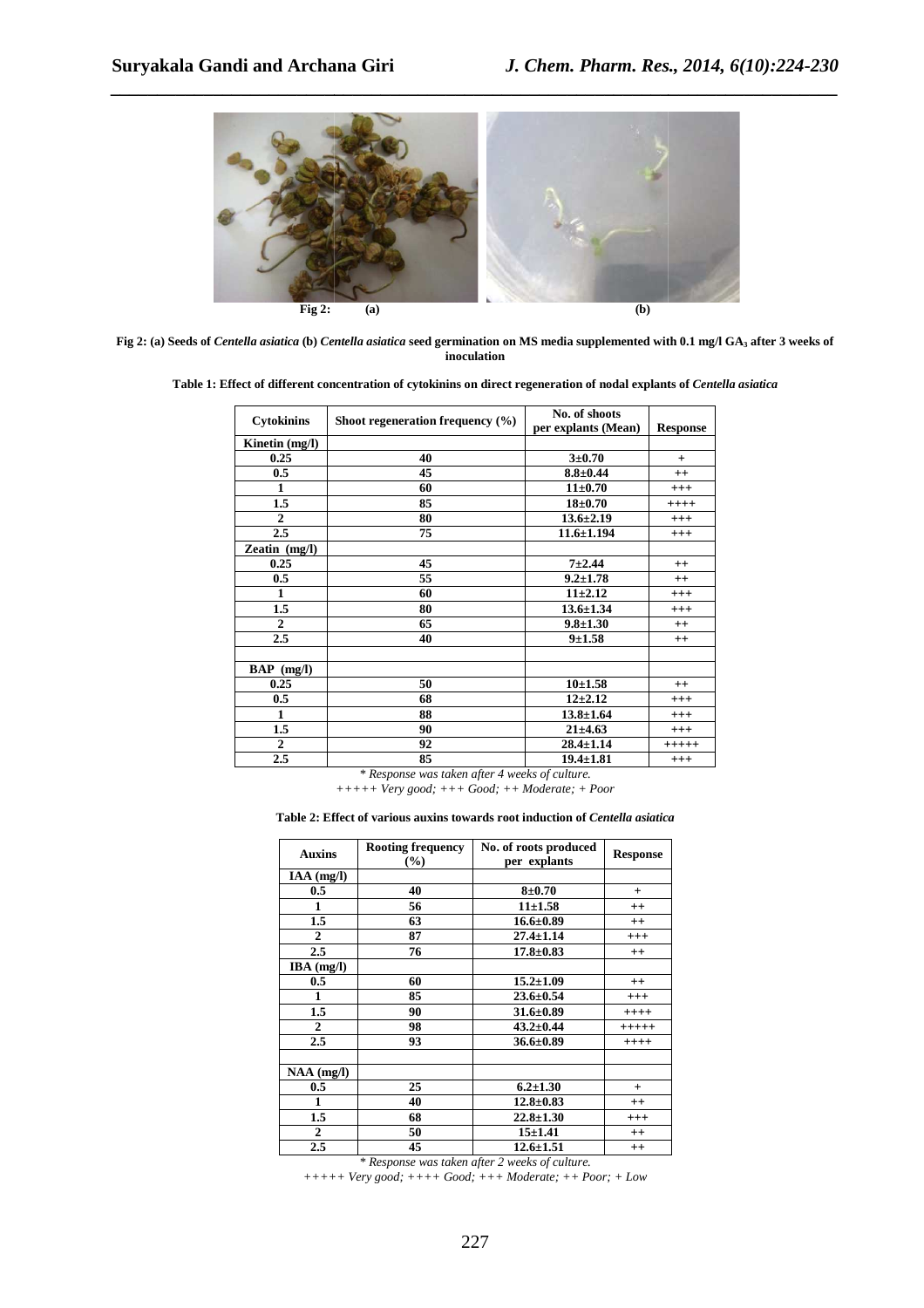

*\_\_\_\_\_\_\_\_\_\_\_\_\_\_\_\_\_\_\_\_\_\_\_\_\_\_\_\_\_\_\_\_\_\_\_\_\_\_\_\_\_\_\_\_\_\_\_\_\_\_\_\_\_\_\_\_\_\_\_\_\_\_\_\_\_\_\_\_\_\_\_\_\_\_\_\_\_\_*

Fig: 3: a) Induction of small nodular structures (NS) at base of the nodal explant of *Centella asiatica* after two weeks of initiation **b) Emergence of of microshoots from base of nodal explant c) Development of more micro shoots from each NS d) Number of multiple**  shoots emerged from single nodal explant e) Independently growing new plantlets of *C. asiatica* on MS basal media f) Root induction on **MS media supplimented withn IBA (2mg/l)** 

Chandra sekhar et al [34] reported induction of 22 shoots in *Centella asiatica* using 4% fructose and BAP (1.5mg/l) and Kn (1mg/l), as against the 28.4±1.14 shoots obtained from MS basal media supplemented with 2mg/l BAP after 4 weeks of culture. In this study, a single nodal explant gave rise to 28 - 32 new plantlets. These plantlets were separated carefully and subcultured every fortnight onto MS media. Maximum rooting of  $(43.2\pm0.44)$  of microshoots were observed on 2 mg/l of IBA after two weeks of inoculation. These complete plantlets can be acclimatized and used for plantation in the fields that will help in bulk havesting of plants without disturbing the natural habitats. By using the protocol from the present study, high number of shoots (28.4±1.14) can be developed from a single explant during a short span leading to the generation of huge quantity of biomass that can be used for the betterment of mankind.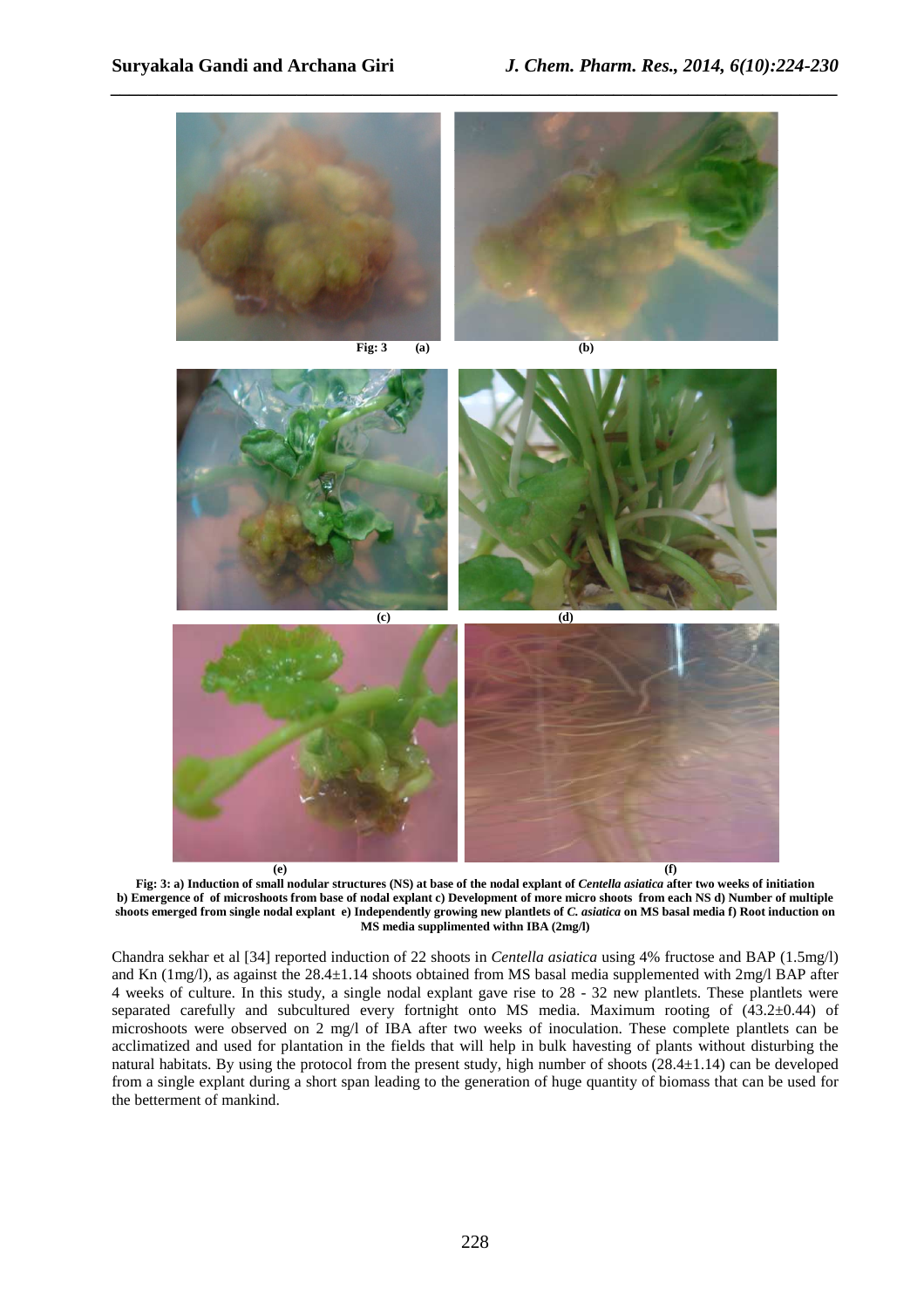

*\_\_\_\_\_\_\_\_\_\_\_\_\_\_\_\_\_\_\_\_\_\_\_\_\_\_\_\_\_\_\_\_\_\_\_\_\_\_\_\_\_\_\_\_\_\_\_\_\_\_\_\_\_\_\_\_\_\_\_\_\_\_\_\_\_\_\_\_\_\_\_\_\_\_\_\_\_\_*

#### **Fig 4: Over all process of direct organogenesis of** *Centella asiatica*

#### **CONCLUSION**

A successful seed germination protocol was developed for the *Centella asiatica*, which can be used for its conservation and rapid multplication*.* High frequency regeneration protocol was developed for mass multiplication of the plant in less time period and limited space, which could be used for the *in vitro* experiments involving secondary metabolite enhancement as well as their extraction from the plant.

#### **Acknowledgements**

The authors are grateful to the finance assistance provided by DST (SERB) No: SR/SO/BB/34/2009.

#### **REFERENCES**

[1] JT James; IA Dubery, *Molec*., **2009**, 14, 3922-3941.

- [2] PJA Gohil; AK Gajjar, *Indian J.Pharm. Sci,,* **2010**, 72(5):546-56.
- [3] TD Babu; G Kuttan; Padikkala, *J. J. Ethnopharmacol*., **1995**, 48(1):53-57.
- [4] MR Zaidan; RA Noor; AR Badrul; A Adlin; A Norazah; I Zakiah, *Trop. Biomed*, **2005**, 22(2):165-70.
- [5] R Gupta; SJ Flora, *J. Appl. Toxicol*., **2006**, 26(3):213-22.
- [6] L Lu; K Ying; S Wei; Y Fang; Y Liu; H Lin; L Ma; Y Mao, **2004**, *Int. J. Dermatol*., 43(11):801-7.
- [7] B Wieslawa; ZA Paulina; SS Elzbieta; B Malgorzata, *Postep. Derm. Alergol*., **2013**, XXX, 1: 46-49.
- [8] JS Guo; SL Cheng; MW Koo, *Planta Med*., **2004**, 70(12):1150-4.

[9] M George; L Joseph; Ramaswamy, Afr. J. Tradit. Complement. *Altern. Med*., **2009**, 6(4):554-9.

[10] SS Huang; CS Chiu; HJ Chen; WC Hou; MJ Sheu; YC Lin; PH Shie; GJ Huang, Evid. *Based Complement. Alternat. Med.*, **2011**, 895857.

[11]K Punturee; CP Wild; W Kasinrerk; U Vinitketkumnuen, *Asian. Pac. J. Cancer Prev*., **2005**, 6(3):396-400.

[12] M Yoshida; M Fuchigami; T Nagao; H Okabe; K Matsunaga; J Takata; Y Karube; R Tsuchihashi; J Kinjo; K Mihashi; T Fujioka, *Biol. Pharm. Bull.,* **2005**, 28(1):173-5.

[13]A Kumar; A Prakash; D Samrita, *Inte. Jour. Alzhe. Dis.,* **2011**, Article ID 347569, 9 pages: doi:10.4061/2011/347569.

- [14] YH Siddique; G Ara; T Beg; M Faisal; M Ahmad; M Afzal, *Recent Prog. Med. Plants*., **2007**, 19:369-81.
- [15] T Murashige; F skoog, *Plant physio*., **1962**, 15: 473-479.
- [16] K Weitbrecht; K Muller; G Leubner-Metzger, *J. Exp. Bot.,* **2011**, 62: 3289–3309.
- [17] MJ Holdsworth; L Bentsink; WJJ Soppe, *New Phytol*., **2008**, 179: 33–54.
- [18] M Matsuoka, *J. Plant Growth Regul*., **2003**, 22:123-125.
- [19] O Mikihiro; H Atsushi; Y Yukika; K Ayuko; K Yuji; Y Shinjiro, *The plant cell*., **2003**, 15: 1591-1604.
- [20] S Jose; KW Mandy; T Evan; RD Jose, *Plos one*., **2014**, 9(4).
- [21] U Ferat; A Ibrahim, *Asia Jour of Plan sci*., **2004**, 3(6): 714-717.
- [22] M Cetinbas; F Koyuncu, *Hort. Sci. (Prague*)., **2006**, 33, (3): 119–123.
- [23] KY Paek; EJ Hahn, *In vitro Cell Dev. Biol.-Plant*., **2000**, 36(2), 128–132.

[24] G Armstrong; K Johnson, *In vitro Cell Dev. Biol.-Plant*., **2001**, 37(2), 173–177.

[25] R Kiranmayee; C Bhuvaneswari; G Suryakala; M Lakshmi Narasu; G Archana, *Appl Biochem Biotechnol*., **2011**,165:1366–1378.

[26] S Palanivel; S Parvathi; V Muniappan; C Deepa; A Abuthahir, *Brit Biot Jourl*., **2014**, 4(6): 720-732.

- [27]A Lakshmi Prabha; V Nandagopalan; HM Piramila; DS Prabakaran, Bangladesh Assoc. Plant Tissue Cult. & Biotech, Dhaka, Bangladesh, **2010**, 73‐77.
- [28] VP Savita; RH Mohan, *Fitoterapia*, **2002**, 73(1): 32–39.
- [29] J Lu; R Chen; M Zhang; J Da Silva; G Ma, *J Plant Physiol*., **2013**, 170(13):1202-11.
- [30] S Parveen; S Anwar, *Physiol. Mol. Biol. Plants*., **2010**, 16(2): 201–206.